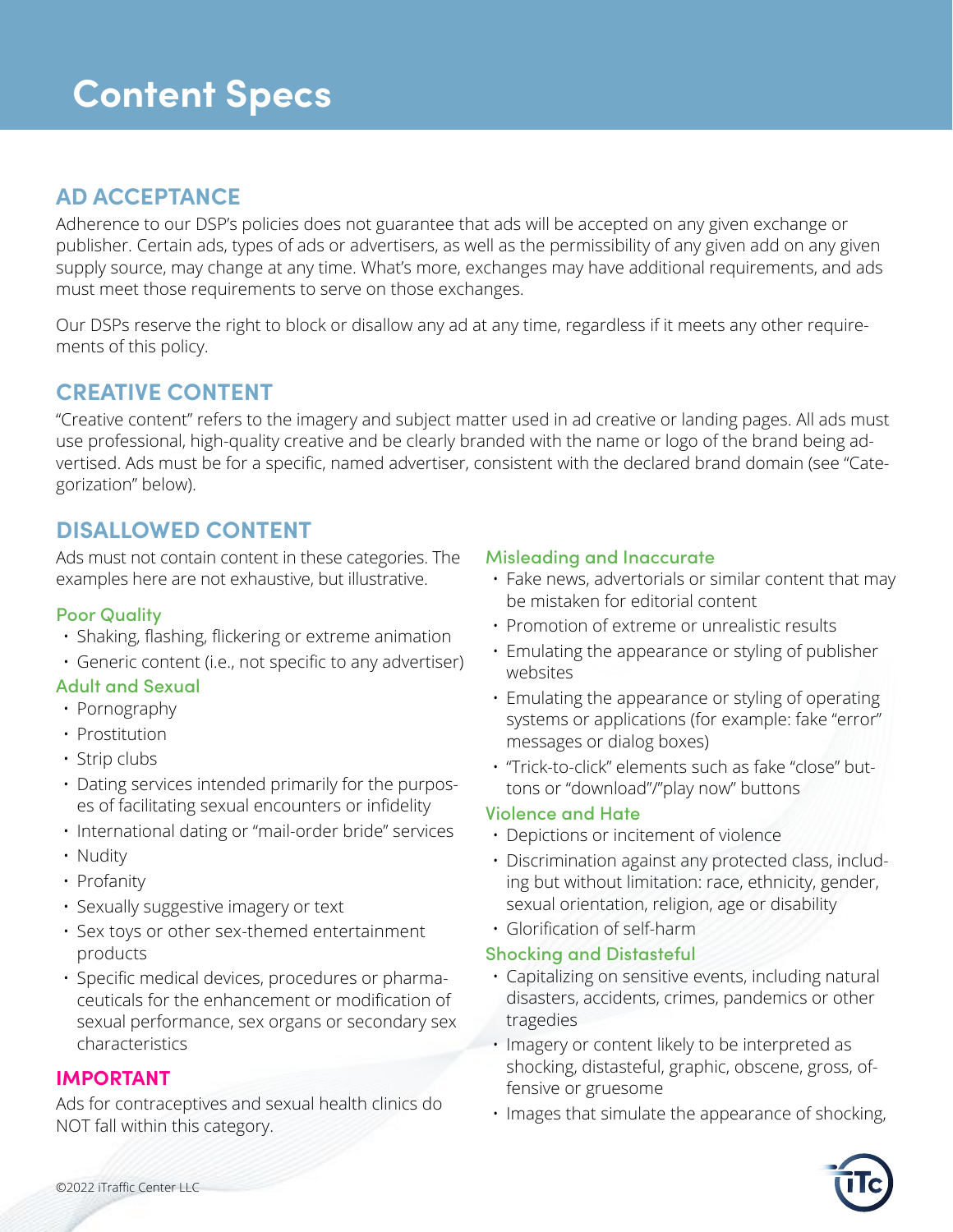distasteful, graphic, obscene, gross, offensive or gruesome content (for example: unusual composition or poses that give the appearance of nudity or obscene content)

#### Misappropriation

- Use of trademarks or copyrights without permission of the owner
- False implications of endorsement by individuals or organizations

#### Malvertising (Malicious Advertising)

- Automatic redirects
- Automatic downloads

# **SENSITIVE CONTENT**

Ads with sensitive content can be permitted, but there may be special considerations attached. What's more, publisher acceptance for sensitive content is limited, and, in some cases, may not be allowed on certain exchanges or publishers. Please consult the rules and policies of individual exchanges or publishers before serving ads in these categories.

- Alcohol
- Cryptocurrency
- Gambling, including government-run lotteries
- Religion
	- » Sexual health
	- » Tobacco (including e-cigarettes)
- Cannabis and CBD\*
- Prescription drugs
- Politics
- Click-to-Call
- Audio (in display ads)
- Expandable Ads

» Firearms/weapons

\*Customers must be approved before running ads in this categories. Please contact us for more information.

## **Political**

All political advertising must comply with all applicable laws, including federal election laws, US FEC regulations, and (where applicable) state or local laws and regulations. Such compliance is the sole responsibility of the advertiser. Ads containing retargeted use of political affiliation and targeted interest-based ads based on political affiliation are allowed only to the extent permitted by applicable law.

All political advertising must clearly identify who paid for the communication and whether it was authorized by a candidate or organization, and any additional information required by local regulations. Unauthorized or third-party ads must also include contact information for the sponsoring organization within the ad or landing page content. "Paid for by" disclosure must be clear and conspicuous (i.e., easily identifiable by contrasting color and font on the ad banner or video).

All election-related advertising must be categorized as Political (Elections). Categorizing an ad as "Political (Elections)" initiates collection of additional data for compliance with the DAA's **[Self-Regulatory Principles for](https://aboutpoliticalads.org/)  [Political Advertising](https://aboutpoliticalads.org/)**. Ads categorized this way automatically display the DAA Political Ad icon where technically possible, and clicking the icon will show the supplied information to the user seeing the ad.

Users must supply the following information when uploading a Political (Elections) ad:

- Advertiser Name: the name of the political advertiser
- Advertiser Contact Info: a telephone number, physical address, Web address or alternative and reliable contact information for the political advertiser



• Ads containing or linking to exploits, viruses, trojans, worms or other malicious code

- Spyware
- Potentially unwanted programs (for example: bundling of a desired software program with unexpected third-party software)
- Illegal
- Any other content not otherwise covered by the above categories that is illegal under US law or the location to which ads are targeted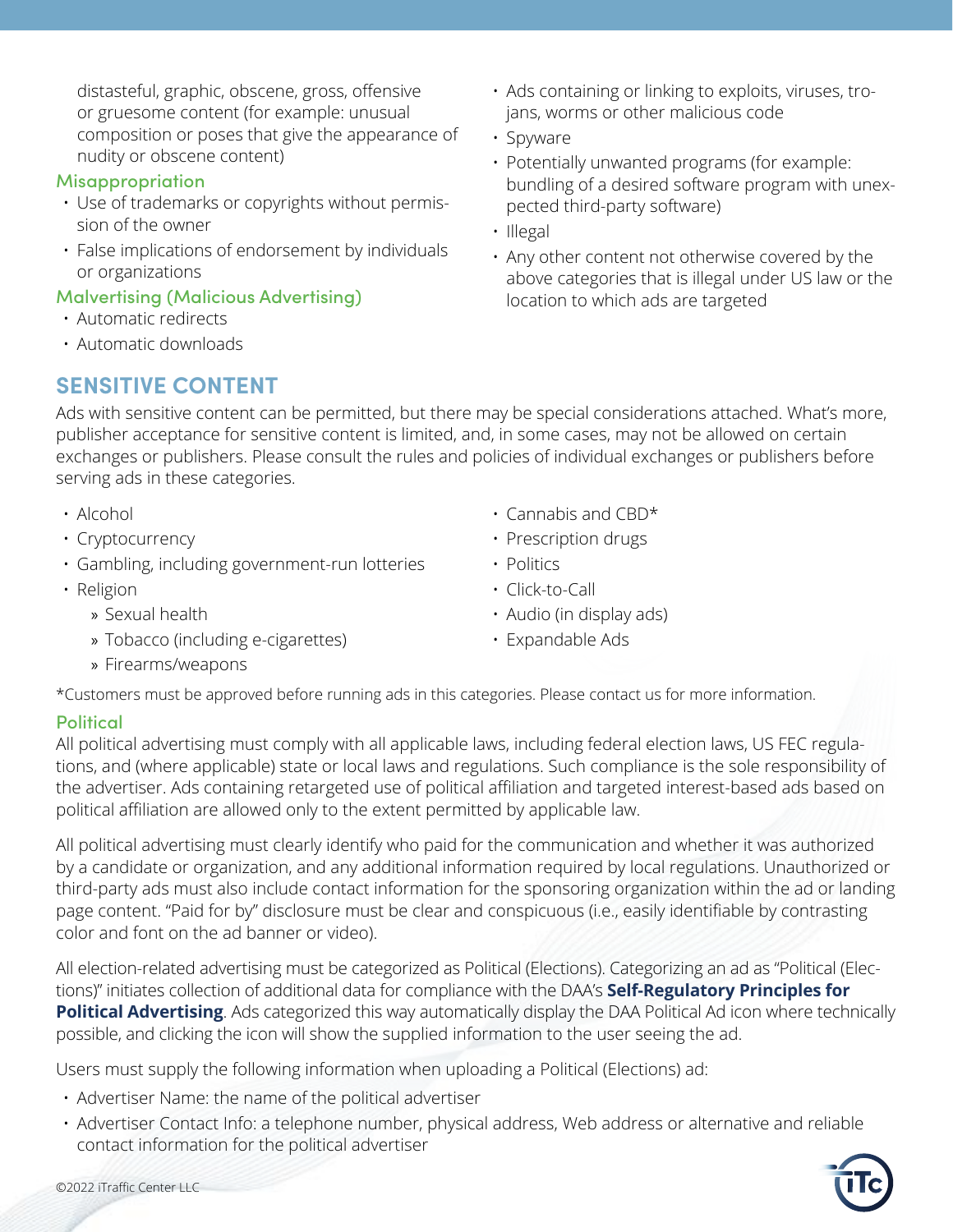• Other Info: any other information required by applicable federal or state law to be included in a disclaimer notice for the political advertiser, or any other info required under the DAA's Self-Regulatory Principles for Political Advertising

Political advertising in some US states requires additional disclosure documentation be submitted to our DSP. These states include CA, WA, MD, NY, NV and NJ. For details, please contact **[PublicFiles@Basis.net](mailto:PublicFiles@Basis.net)**

### Click-to-Call

Ads that "click" to initiate a phone call must connect the user to toll-free or local telephone numbers ONLY.

#### Audio

Display ads containing audio must have playback initiated by the user and have a clear and obvious control to disable sound.

#### Expandable Ads

Expandable ads must be user-initiated on click or roll-over/hover. Expansion on roll-over/hover is only permitted after at least three(3) seconds of sustained hover. Ads must have a clear and obvious control to close the expansion.

#### Policy Extends to Landing Pages

All content policy requirements for ads also apply to the click-through destination for ads. In addition, the landing page must be clearly related and relevant to the ad content, with an easily accessed privacy policy.

# **CATEGORIZATION**

Users are required to enter an accurate brand domain and one or more categories upon creating a brand or ad. A "brand domain" is a web domain that accurately and clearly reflects the brand being advertised, and is not necessarily the landing page domain. For example, an ad linking to a brand's Facebook page must not use an advertiser domain of "**[facebook.com](http://facebook.com)**", as Facebook is not the brand being advertised. For mobile app install ads, the brand domain should be that of the app developer.

Ad categories selected must correctly reflect the subject matter of the ads and their landing pages, with special consideration given to the following categories:

- Alcohol
- Cryptocurrency
- Gambling
- Political issues (non-election)
- Politics (elections)
- Sexuality
- Tobacco/smoking products
- Firearms/weapons
- Cannabis
- Hemp-derived CBD

• Prescription drugs

As these categories are highly sensitive, it is imperative that publisher and exchange requirements are respected. Failure to correctly attribute these categories will be considered a serious ad quality violation.

# **TECHNICAL CHARACTERISTICS**

To be permitted, ads must meet the following technical requirements:

- Links must open in a new window
- Ads must not degrade performance of publisher websites due to file size or any other reason
- Ads must render correctly across all major web browsers and devices
- Ads must match the technical characteristics specified by the user on upload, including:
	- » Dimensions
	- » Expandable status and direction
	- » Use of MRAID or VPAID APIs